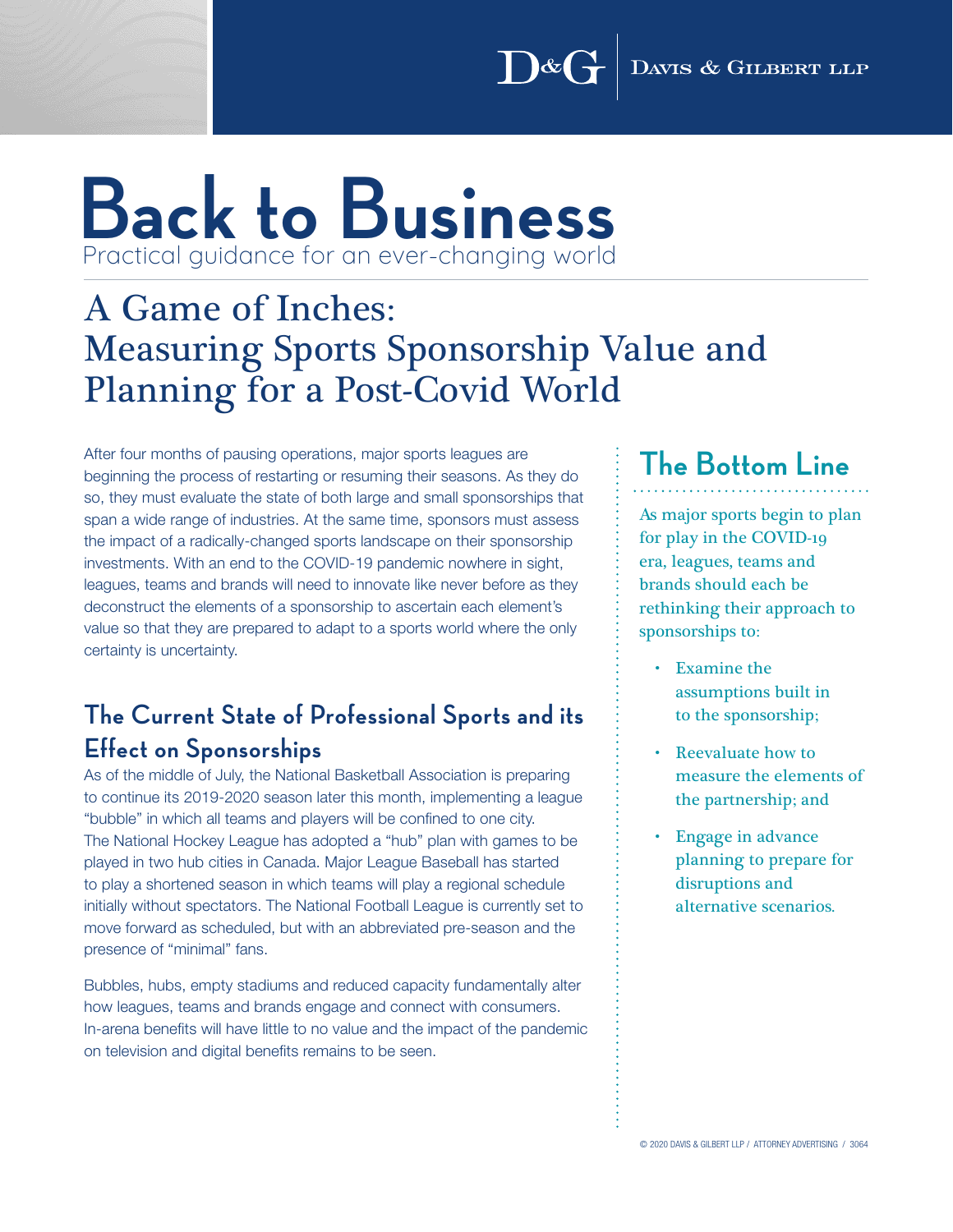#### **Rethinking Sponsorship Strategies**

Most teams, leagues and sponsors are working together to renegotiate and amend sponsorship agreements as they adapt in real-time to changing circumstances. Many sponsors have seen their businesses decimated by stay-at-home orders, particularly in the travel and hospitality sector, which creates friction as the parties weigh the benefits of sports sponsorships. Finding a middle ground will depend on unique approaches to sponsorship measurement and confronting past contract norms with forward thinking solutions.

#### **Confront Assumptions**

The biggest sponsorship lesson to be learned from the COVID-19 pandemic is that sponsorship agreements are often premised on numerous assumptions — that a season will happen; that a team will play at its home arena; that fans will be allowed to attend the games; that the arena will be permitted to operate at full capacity.

A first step in rethinking sponsorships is to confront these assumptions and reflect them in the valuation of the sponsorship. The digital revolution in advertising has placed a premium on measurement. Paid media components of a sponsorship are readily measured but quantifying other benefits remains elusive. The teams that are able to measure the in-arena experience with metrics that sponsors can embrace will be at a distinct advantage in maintaining current and securing future sponsor investments.

#### **Move Beyond Force Majeure**

Another assumption traditionally embedded into sponsorship agreements is that "things will go wrong" but the parties will "work it out." This is the premise of the make good provision. In ordinary times, when a halftime spot on the jumbotron does not run or a team is forced to play a few games at another venue due to a natural disaster, the parties are often able to amicably find solutions to short term disruptions. The COVID-19 pandemic has demonstrated the inadequacy of this approach when the fundamental assumptions underlying the sponsorship are upended for an extended period of time across the entire sports landscape.

Sponsors will be increasingly wary of relying on simple force majeure and make good provisions to protect these substantial investments. Force majeure cannot be viewed any longer as an all-or-nothing provision. Instead, the parties must work to define different tiers of scenarios in which benefits may be lost and incorporate replaceable and acceptable benefits and adjustments to the sponsorship for each tier, such as what events trigger replacement benefits within a season, what events trigger an extension and what events trigger an adjustment to the sponsorship commitment.